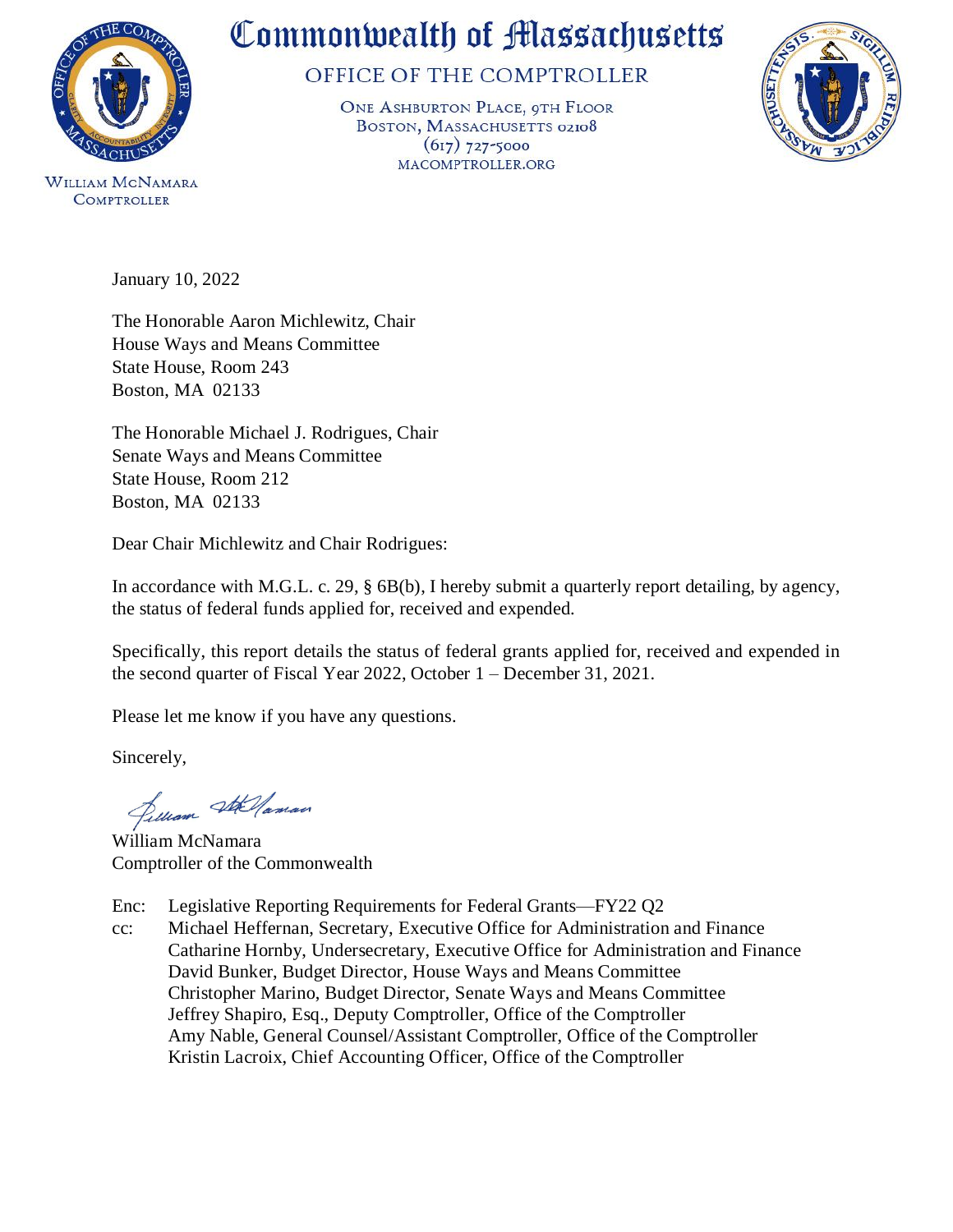<span id="page-1-0"></span>

## Commonwealth of Massachusetts

Office of the Comptroller One Ashburton Place, 9<sup>TH</sup> Floor Boston, Massachusetts 02108 Telephone (617) 727-5000 [www.mass.gov/comptroller](http://www.mass.gov/comptroller)

| Status of Federal Grants Applied for FY2022, Quarter 2 |                                                                                              |                                                                                       |                                                          |              |                     |                                 |               |                          |                 |  |  |  |
|--------------------------------------------------------|----------------------------------------------------------------------------------------------|---------------------------------------------------------------------------------------|----------------------------------------------------------|--------------|---------------------|---------------------------------|---------------|--------------------------|-----------------|--|--|--|
| <b>Dept</b>                                            | <b>Funding Opportunity</b><br><b>Number/Announcement Document</b><br><b>Reference Number</b> | <b>Grant Name</b>                                                                     | <b>Federal Cognizant Agency</b>                          | <b>CFDA#</b> | Application<br>Date | <b>Expected Award</b><br>Amount | <b>Status</b> | <b>FAIN/Award Number</b> | <b>Comments</b> |  |  |  |
| CPC.                                                   | 15PJDP-21-GG-02749-JIDX                                                                      | 2021 OJJDP Enhancing Juvenile Indigent Defense   Bureau of Justice Assistance         |                                                          | 16.836       | 09/01/21            | -\$<br>392,453.00 PENDING       |               |                          |                 |  |  |  |
| <b>DOT</b>                                             | 1349                                                                                         | <b>CRISI Grant</b>                                                                    | Federal Railroad Administration                          | 20.325       | 11/29/21            | 12,080,000.00<br>S              | PENDING       |                          |                 |  |  |  |
| <b>SUF</b>                                             | O-BJA-2021-55002                                                                             | <b>BJA FY 21 Smart Prosecution - Innovative</b><br><b>Prosecution Solutions</b>       | Bureau of Justice Assistance                             | 16.825       | 08/18/21            | Ŝ.<br>340,000.00 PENDING        |               |                          |                 |  |  |  |
| <b>SUF</b>                                             | O-OJJDP-2021-05001                                                                           | <b>OJJDP FY 2021 Comprehensive Youth Violence</b><br>Prevention and Reduction Program | Office of Juvenile Justice and<br>Delinguency Prevention | 16.123       | 08/18/21            | 1,000,000.00 PENDING<br>-S      |               |                          |                 |  |  |  |

**Subtotal for pending items: \$ 13,812,453.00**